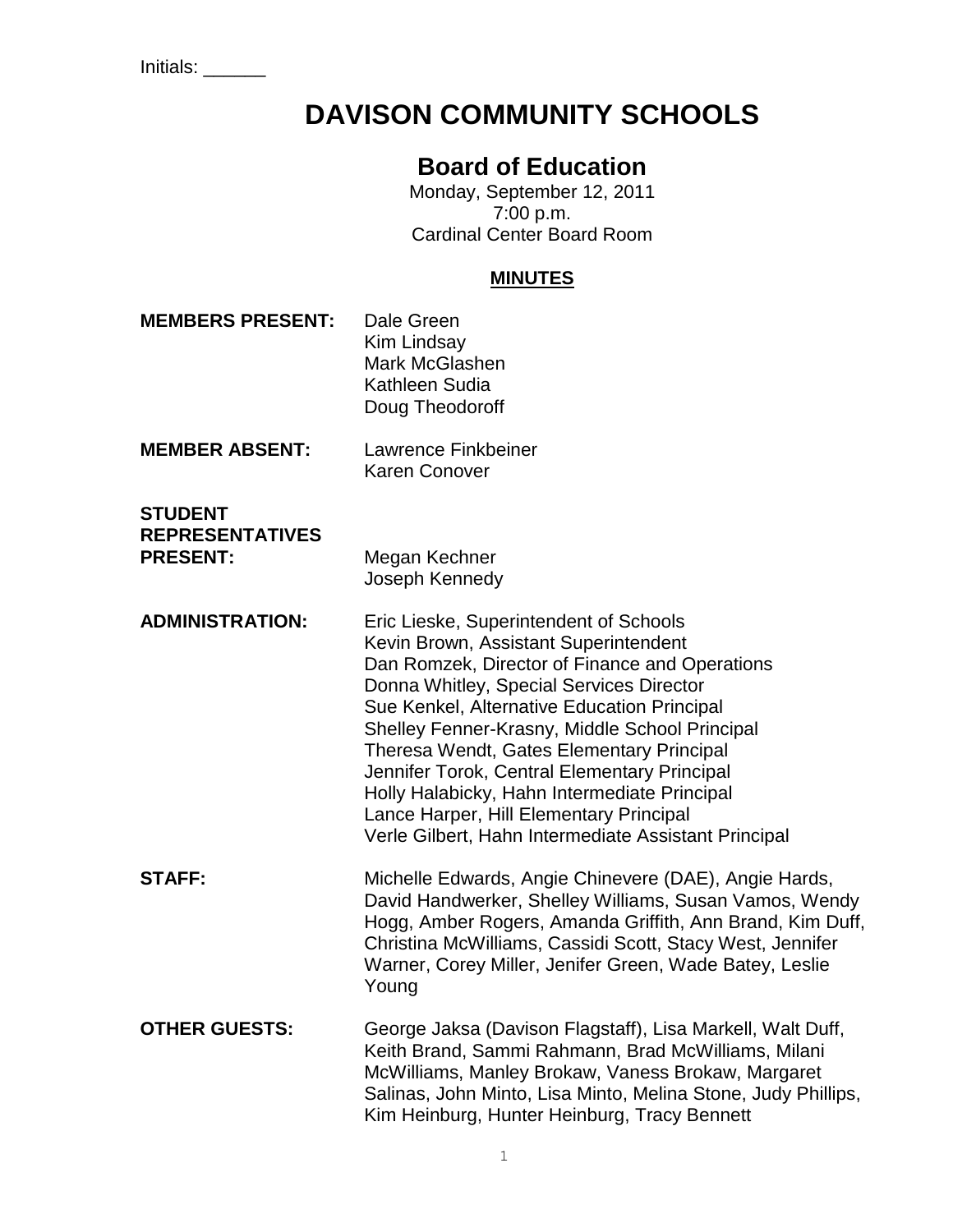Initials: \_\_\_\_\_\_ September 12, 2011

#### **ORDER OF BUSINESS:**

**CALL TO ORDER:** The regular meeting of the Davison Board of Education was called to order by President Kathleen Sudia at 7:00 pm in the Davison High School Athletic Meeting Room.

**PLEDGE OF ALLEGIANCE:** The pledge of allegiance was led by K-5 students throughout the District who participated in the DCER Summer Camp, sponsored by Jim Waldron Buick, GMC.

**ROLL CALL:** Carri Vergison read the roll. Members present: Dale Green, Kim Lindsay, Mark McGlashen, Kathleen Sudia, Doug Theodoroff, Megan Kechner and Joseph Kennedy. Members absent: Karen Conover and Lawrence Finkbeiner.

**APPROVAL OF AGENDA**: Moved by Kim Lindsay, supported by Doug Theodoroff, to approve the agenda as presented. The motion was carried with a vote of 5-yes, 0-no.

**APPROVAL OF CONSENT AGENDA:** Moved by Mark McGlashen, supported by Doug Theodoroff, to approve the consent agenda included items 1-5 below:

- 1. **Approval of Minutes:** Approval of the open session minutes for the previous regular meeting of August 15, 2011. Approval of the minutes for committee meetings held since August 15, 2011.
- 2. **Presentation of Bills for Payment:** Approval of payment of bills through August 31:

AP-Pooled Cash: General Fund, DCER Fund, DTV, Food Service Fund, and Student Activity Fund \$ 1,553,394.72 Building & Site Sinking Fund 151,590.29

- 3. **Treasurer's Report:** Approval of Treasurer's Report for the month of August.
- 4. **Monthly Personnel Report:** Approval of personnel activity for the period of August 11, 2011 through September 8, 2011.
- 5. **Policy and Regulation Revisions (for second reading and adoption):**

| <b>Policy</b> | <b>Title</b>         |
|---------------|----------------------|
| 4060          | <b>Energy Policy</b> |

| <b>Regulation</b> | <b>Title</b>         |
|-------------------|----------------------|
| 4060-R            | <b>Energy Policy</b> |

The motion was carried with a vote of 5-yes, 0-no.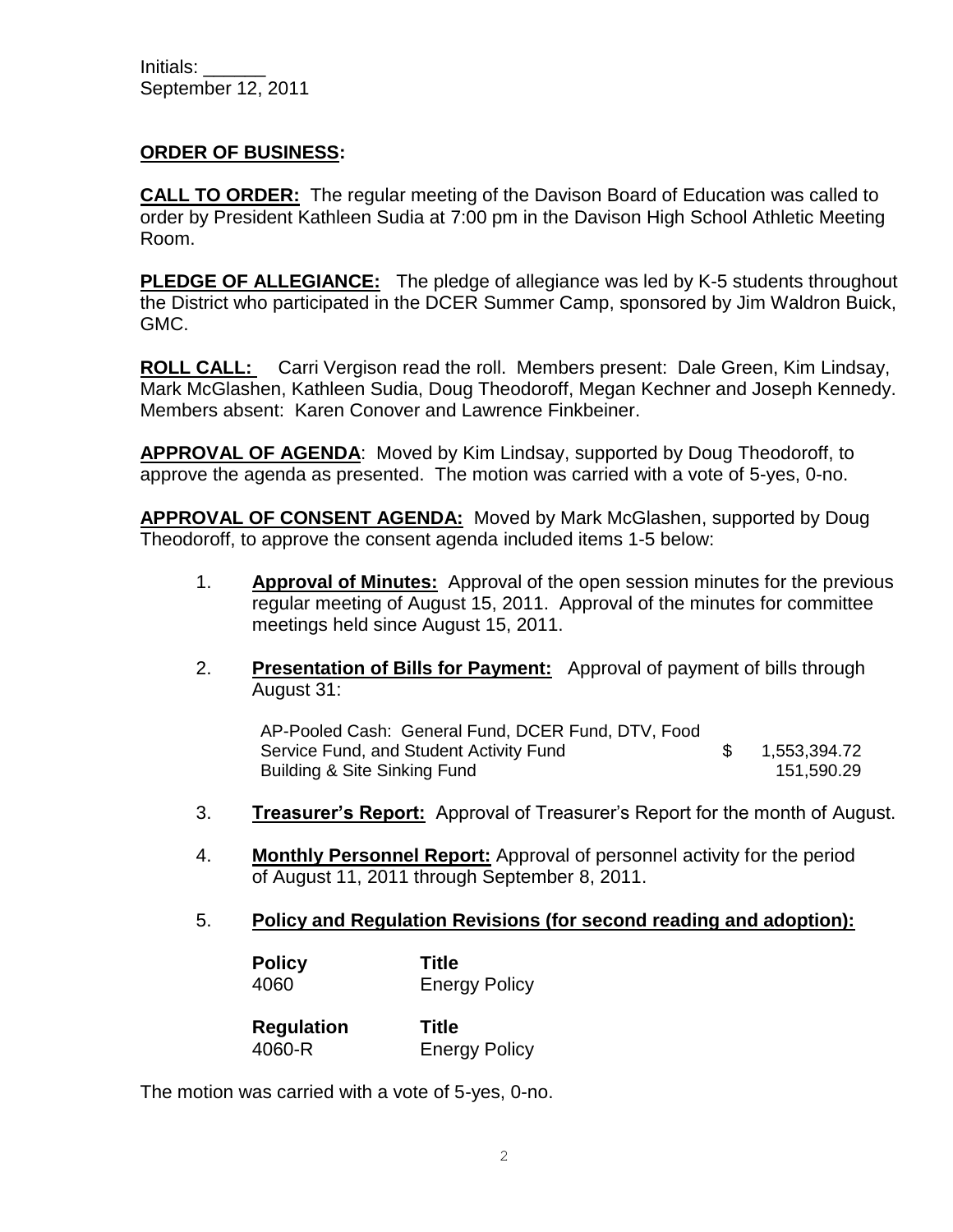# **COMMUNICATIONS:**

#### **Special Presentations:**

- Kevin Brown introduced new Central Elementary Principal, Jennifer Torok. New teachers were also welcomed to the district and given an opportunity to introduce themselves to the Board.
- Superintendent Lieske and Board President Sudia recognized and presented certificates to five employees who were first responders in a recent medical emergency involving a middle school student. Employees Ann Brand, Kim Duff, Christina McWilliams, Cassidy Scott, and Stacy West, provided immediate medical care which ultimately saved the student's life. The district is extremely proud of the employees' efforts.

The recovered student and his mother, father and sister attended the board meeting to personally thank each employee for their quick and appropriate medical response.

- Davison teachers, Amber Rogers, Amanda Griffith, and Wendy Hoff demonstrated the value of the new technology skills they are currently using in the classroom based on their training provided through the GenNET Pioneers program.
- Assessment Coordinator Eric Chorley provided information regarding last spring's eleventh grade MME/ACT Test results, the MDE's "Top to Bottom" list, school report card grades and graduation rate.

**From the Public:** Visitors were welcomed and invited to address the Board.

- Davison parent, Margaret Salinas, addressed the Board regarding the Varsity Soccer Program at Davison High School.
- Davison parent, Lisa Markel, addressed the Board regarding the transportation policy for first grade students.

**Correspondence:** There was no correspondence to be read.

### **ACTION ITEMS:**

**APPOINTMENT OF ADVISORY MEMBER TO DAVISON COMMUNITY ENRICHMENT AND RECREATION.** Each year Davison Township, the City of Davison, and Davison Community Schools are asked to appoint a representative to the Davison Community Enrichment and Recreation program advisory board. Moved by Mark McGlashen, supported by Doug Theodoroff, to appoint Skip Konkle to serve as the representative for the 2011/2012 school year. There was discussion and questions were answered. The motion was carried with a vote of 5-yes, 0-no.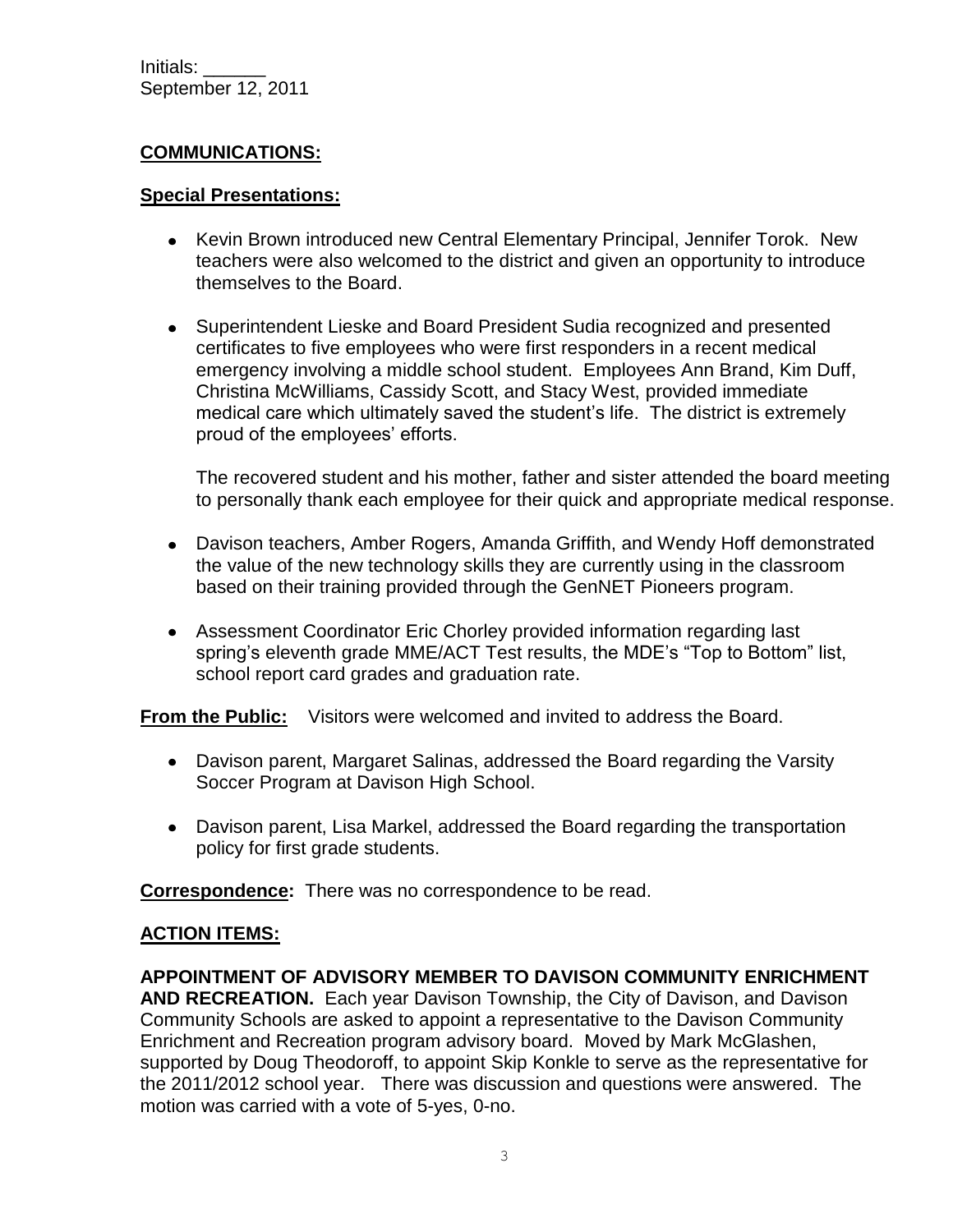Initials: September 12, 2011

**APPROVAL OF CAFETERIA PLAN REVISION:** In order to comply with new federal requirements resulting from the recent health care reform, a resolution was presented to support the Cafeteria Plan Revision. Moved by Kim Lindsay, supported by Dale Green, to adopt the Cafeteria Plan Revision Resolution. There was discussion and questions were answered. The motion was carried with a vote of 5-yes, 0-no.

**APPROVAL OF SERVICE CONSOLIDATION PLAN RESOLUTION:** As a measure to reduce school operating costs the District intends to enter into an agreement with the Michigan Department of Education to develop a Service Consolidation Plan. An agreement and resolution was presented to enter into a Service Consolidation Plan with the Michigan Department of Education. Moved by Kim Lindsay, supported by Doug Theodoroff, to adopot the Service Consolidation Plan Resolution. There was discussion and questions were answered. The motion was carried with a vote of 5-yes, 0-no.

**APPROVAL OF DEA CONTRACT EXTENSION (2012/2013):** The Davison Education Association recently ratified a one year extension to the groups' 2011/2012 contract. A summary of the new agreement was presented to the Board. Moved by Kim Lindsay, supported by Mark McGlashen to approve the DEA Contract Extension (2012/2013). There was discussion and questions were answered. The motion was carried with a vote of 5-yes, 0-no.

**APPROVAL OF DESA CONTRACT EXTENSION (2012/2013):** The Davison Education Secretarial Association recently ratified a one year extension to the groups' 2011/2012 contract. A summary of the new agreement was presented to the Board. Moved by Kim Lindsay, supported by Doug Theodoroff, to approve the DESA Contract Extension (2012/2013). There was discussion and questions were answered. The motion was carried with a vote of 5-yes, 0-no.

**ACCEPTANCE OF CONTRIBUTIONS:** Moved by Mark McGlashen, supported by Dale Green, to gratefully accept the following contributions and to direct the superintendent to express the Board's gratitude in writing:

- Patrice Stiehl on behalf of the Davison Class of 1971 provided a monetary donation in the amount of \$731.51 to DTV. "The program has provided many students with the opportunity to learn about the television and video industry by broadcasting the various DHS sporting and school events. In doing so not only has DTV enhanced the learning experiences of the students but also the Davison community as a whole. It is hoped that this donation from the Class of 1971 will help this program continue its award winning work."
- Davison resident Skip Konkle donated a set of golf clubs to the Davison High School Athletic Department for the Girls' Golf Team.
- Davison High School Secretary Ann Brand donated softball bats, balls and a helmet and soccer shin guards to the Davison High School Athletic Department to be used for the Girls' Softball and Soccer Teams.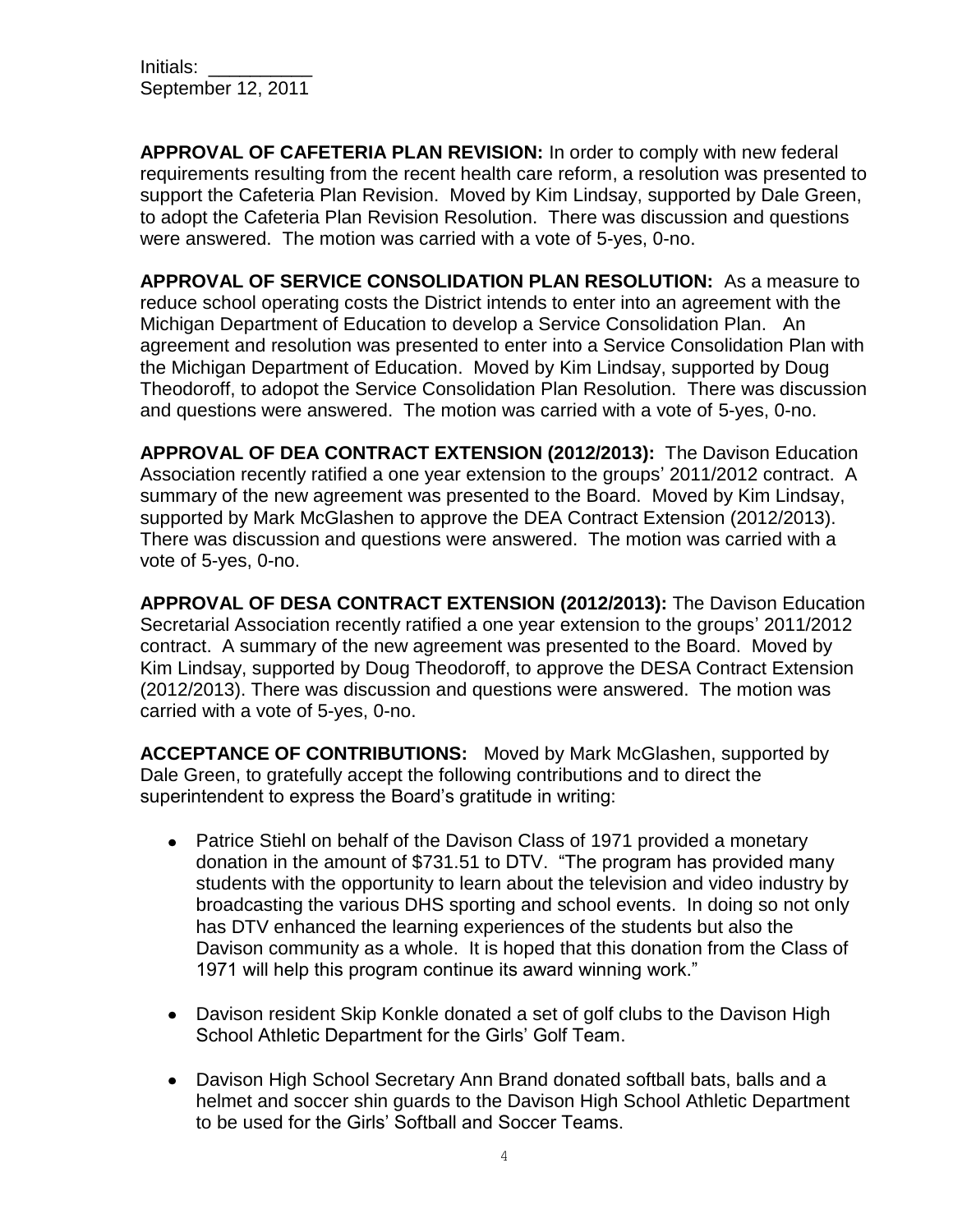- Tracy Jelinek on behalf of GreenStone Farm Credit Services donated approximately one case of legal hanging file folders and a variety of three-ring binders for use throughout the district.
- Mark and Cindy Wentzel on behalf of Living Grace Community Church donated 53 book bags filled with school supplies to Gates Elementary for students who might otherwise be unable to afford them.
- The Davison First Baptist Church donated 35 backpacks filled with an assortment of school supplies. The backpacks are provided to students in our district who otherwise might not be able to afford school supplies.
- Central Elementary Teacher Debbie Stuart donated Popular Mechanics, National Geographic, and Car and Driver magazines to Davison Alternative Education. The reference materials will help replenish the school's library resources available to students.

The motion was carried with a vote of 5-yes, 0-no.

#### **INFORMATIONAL ITEMS:**

#### **From our Superintendent:**

- Superintendent Lieske shared information regarding the first week of school which included a few transportation issues.
- Davison High School Interim Principal Kevin Brown and the guidance office staff continue to work through scheduling issues.
- The Davison High School principal search has resulted in a large number of candidates. Interviews will be conducted beginning September 20. Meanwhile Clay Perkins is transitioning well as Interim Personnel Director.

#### **From our Student Representatives:**

Megan Kechner and Joseph Kennedy reported on events of interest at Davison High School and the upcoming Pumpkin Race sponsored by the Davison Education Foundation scheduled to take place in October.

**Superintendent Evaluation Process:** Board members were given a copy of the form for the evaluation of the superintendent, along with a proposed timeline. The final evaluation forms will be prepared and distributed to each Board member in compliance with the timeline.